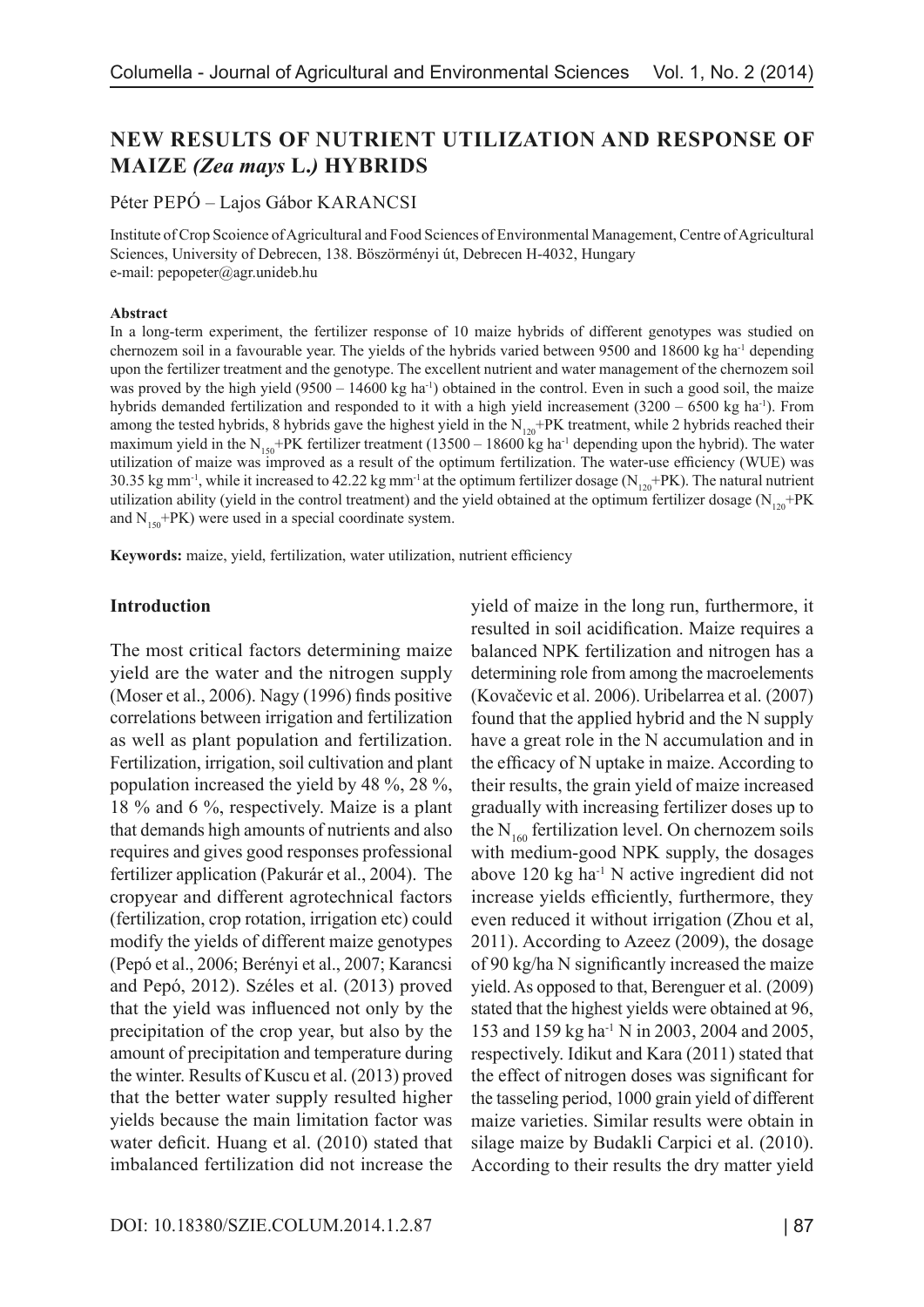responded linearly to nitrogen rates with the highest dry matter yield at  $300 - 400$  kg N ha<sup>-1</sup>.

### **Mateials and methods**

The experiment was carried out at the experimental farm of the University of Debrecen Centre for Agricultural Sciences, Institute of Crop Sciences at Látókép. The site is located in Eastern-Hungary, 15 km from Debrecen in the Hajdúság loess region and its soil is calcareous chernozem soil (N 47°33', E 21°27'). The experimental soil is of good culture-state, medium-hard loam. Its humus content is medium, 2.8 %, its pH value is almost neutral,  $pH<sub>Kol</sub>=6.4$ . The soil has good water management characteristics. The long-term experiment was set up in 1983. The hybrids studied in the experiment were P9578 (FAO 320), DKC 4014 (FAO 320), NK Lucius (FAO 330), P9175 (FAO 330), DKC 4025 (FAO 340), PR37M81 (FAO 360), DKC 4490 (FAO 370), PR37N01 (FAO 380), P9494 (FAO 390) and SY Afinity (FAO 470). The hybrids were sown with a seed number of 72.000 plants/ha. Six fertilization treatments were applied (Table 1). Nitrogen was applied in the form of 34% ammonium-nitrate (50% in the spring), the nitrogen 50% and the phosphorus and potassium fertilizers were applied in full dosage (100%) in the autumn as a 10:15:18

special complex fertilizer. The forecrop was winter wheat. The major meteorological data are presented in Table 2.

## **Results**

From among the field crops in Hungary, maize has the widest biological bases. Currently, the number of state registered hybrids is almost four hundred (390 hybrids on the variety list of 2013). There are great differences among the maize hybrids of different genetic background. The differences are manifested not only in the yield potential and yield stability of the given hybrid (in its abiotic and biotic adaptation ability), but also in the responses of the hybrids to the different agrotechnical inputs. The responses to the agrotechnical inputs have a great influence on the biological, agronomical and economic efficiency of maize production technology. From among the agrotechnical responses, one of the most important ones is the fertilizer response of maize hybrids, on the one hand, because fertilizer represent a very high cost, on the other hand, because overfertilization is not only ineffective from the economic point of view, but it can also indicate severe environmental problems.

In the vegetation period of 2013, the fertilizer response of maize hybrids with different genetic

| Treatment |     | P <sub>2</sub> C    | K, O  |
|-----------|-----|---------------------|-------|
|           |     | kg ha <sup>-1</sup> |       |
| Control   |     |                     |       |
|           | 30  | 22.5                | 26.5  |
|           | 60  | 45                  | 53    |
|           | 90  | 67.5                | 79.5  |
|           | 120 | 90                  | 106   |
|           | 150 | 112.5               | 132.5 |

*Table 1.* Fertilizer doses of long-term experiment (Debrecen, chernozem soil)

| Table 2. Some important meteorological data (Debrecen) |  |
|--------------------------------------------------------|--|
|--------------------------------------------------------|--|

| Precipitation (mm)        | Oct-Feb. | March. | Apr. | May. | June | July | Aug. | Total   |
|---------------------------|----------|--------|------|------|------|------|------|---------|
| 2012/2013                 | 196.4    | 136.3  | 48.0 | 68.7 | 30.8 | 15.6 | 32.2 | 528.0   |
| 30 years average          | 186.7    | 33.5   | 42.4 | 58.8 | 79.5 | 65.7 | 60.7 | 527.3   |
| Temperature $(^{\circ}C)$ | Oct-Feb. | March. | Apr. | Mav. | June | July | Aug. | Average |
| 2012/2013                 | 3.7      | 2.9    | 12.0 | 16.6 | 19.6 | 21.2 | 21.5 | 13.9    |
| 30 years average          | 2.4      | 5.0    | 10.7 | 15.8 | 18.7 | 203  | 19.6 | 13.2    |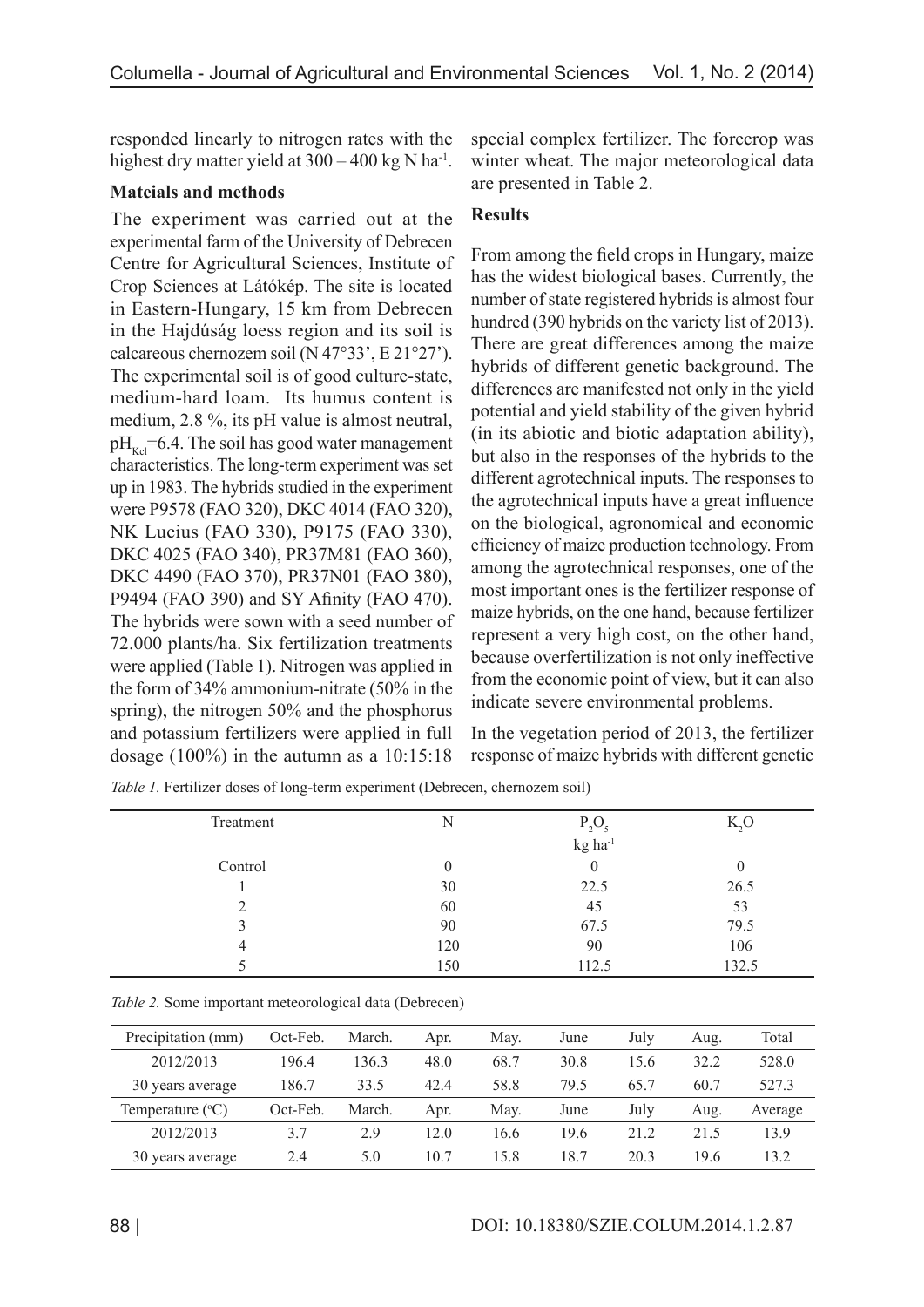| Hybrids                      | Control | $N_{30}+PK$ | $N_{60} + PK$ | $N_{q_0}$ +PK | $N_{120} + PK$ | $N_{150} + PK$ |
|------------------------------|---------|-------------|---------------|---------------|----------------|----------------|
| P9578                        | 11428   | 15710       | 15869         | 16105         | 16838          | 16475          |
| <b>DKC</b> 4014              | 9774    | 11846       | 12349         | 12437         | 13622          | 13011          |
| <b>NK LUCIUS</b>             | 11237   | 14392       | 15112         | 15017         | 16572          | 15553          |
| P9175                        | 11226   | 14880       | 15851         | 16311         | 16713          | 17736          |
| <b>DKC 4025</b>              | 9530    | 11011       | 12982         | 12299         | 13514          | 12943          |
| PR37M81                      | 10630   | 14123       | 14611         | 14757         | 14838          | 16754          |
| <b>DKC 4490</b>              | 11148   | 12741       | 13790         | 14364         | 14789          | 14414          |
| <b>PR37N01</b>               | 14250   | 15641       | 15965         | 16519         | 17476          | 17127          |
| P9494                        | 11293   | 14388       | 15092         | 16263         | 17132          | 15206          |
| <b>SY AFINITY</b>            | 14550   | 16570       | 16643         | 16736         | 18619          | 17718          |
| $LSD_{5\%}$ (Hybrid)         | 1230    |             |               |               |                |                |
| $LSD_{5\%}$ (Nutrient level) | 408     |             |               |               |                |                |

*Table 3.* The effect of fertilization on the yield of maize hybrids (kg ha<sup>-1</sup>) (Debrecen, chernozem soil, 2013)

backgrounds was studied on chernozem soil in a long-term experiment started 30 years ago. The weather of 2013 was favourable for the vegetative and generative development and yield formation of maize. As a joint effect of the favourable crop rotation (wheat – sunflower - wheat – maize), careful agrotechnique and favourable weather, the tested maize hybrids could realize a significant ratio of their yield potential. The yields of the hybrids ranged from 9500 to 18600 kg ha<sup>-1</sup> depending upon the hybrid and the fertilizer treatment (Table 3). The favourable physical, chemical and biological characteristics of the chernozem soil and its excellent water and nutrient management are well indicated by the high yields of the hybrids obtained in the control (non-fertilized) treatment. The yields of the hybrids varied between 9500 and 14600 kg ha<sup>-1</sup> in the control treatment. This means a difference of 5100 kg ha<sup>-1</sup> between the tested genotypes in 2013, which illustrates that there are huge differences between maize hybrids in their natural nutrient utilization ability. In 2013,

the hybrids DKC 4025, DKC 4014, PR37M81 gave a relatively moderate yield in the control treatment (9500 – 10600 kg ha<sup>-1</sup>). These hybrids had different FAO numbers, which indicates that the natural nutrient utilization ability of hybrids is primarily determined by the genotype. The hybrids PR37N01 and SY Afinity gave outstandingly high yields  $(14200 - 14500 \text{ kg ha}^{-1})$  in the control treatment in 2013, these hybrids also differed in their vegetation season-length.

In the season of 2013, the maximum yields of the hybrids varied within a very favourable range between 13500 and 18600 kg ha<sup>-1</sup> (Table 3). The yield maximum of the hybrids DKC 4025, DKC 4014 and DKC 4490 was relatively lower than the average (between 13500 and 14800 kg ha<sup>-1</sup>). Outstandingly high yields were obtained in the case of the hybrids SY Afinity, P9175, PR37N01, and P9494 (between 17100 and  $18600 \text{ kg} \text{ ha}^{-1}$ ).

The evaluation of the nutrient utilization of the tested maize hybrids is included in Table 4. As

|                                                     | Average of 10 hybrids | The minimum and maximum yield of<br>hybrids |
|-----------------------------------------------------|-----------------------|---------------------------------------------|
| Control yield $(kg ha^{-1})$                        | 11507                 | $9530 - 14550$                              |
| Maximum yield $(kg ha-1)$                           | 16305                 | $13514 - 18619$                             |
| The yield surplus of fertilization (kg<br>$ha^{-1}$ | 4798                  | $3226 - 6510$                               |
| Optimum $N + PK$ (kg ha <sup>-1</sup> )             | $126 N + PK$          | $120 N+PK - 150 N+PK$                       |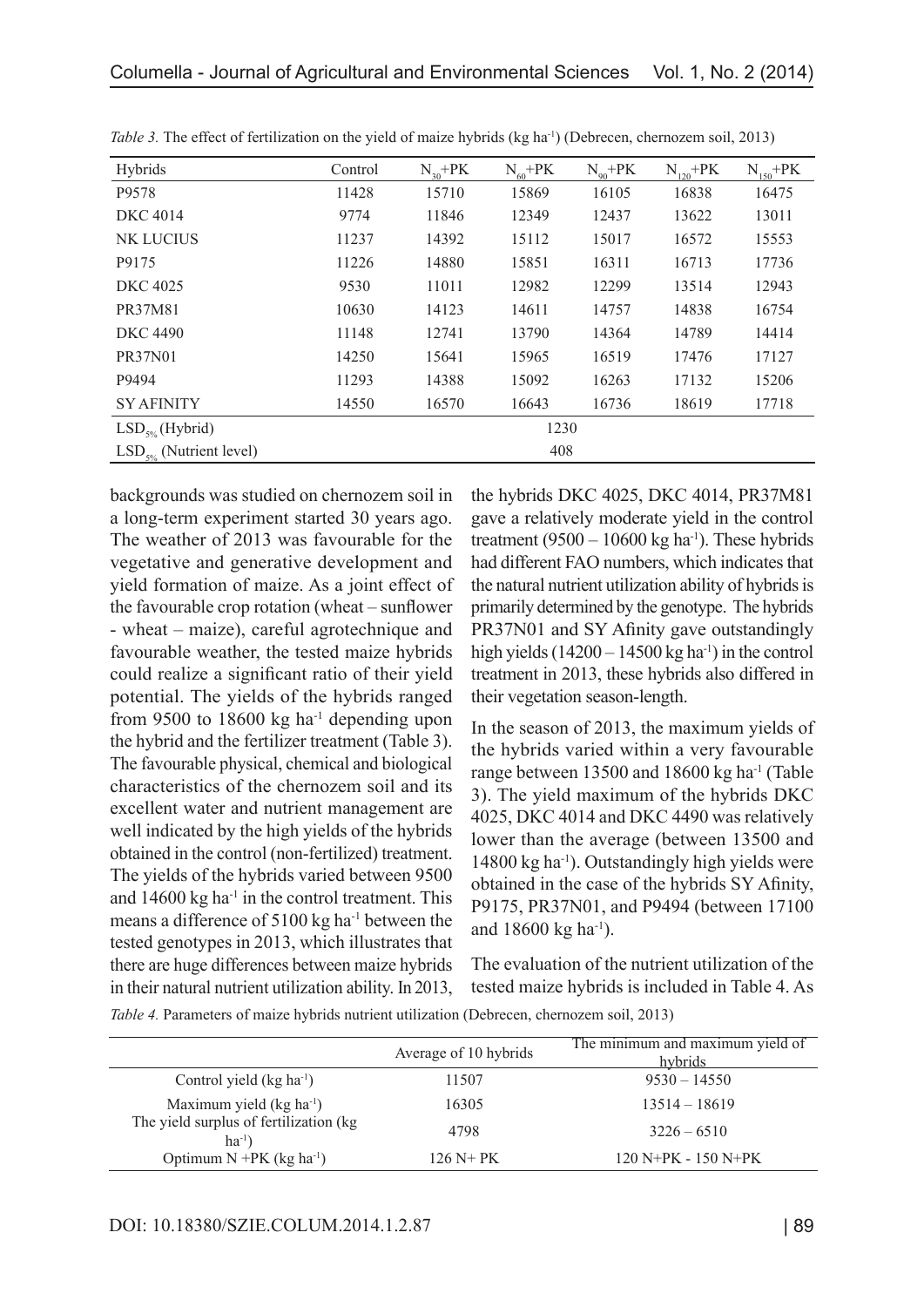|                                                                    | Control | $N_{30}+PK$ | $N_{60} + PK$ | $N_{90} + PK$ | $N_{120}$ +PK | $N_{150} + PK$ |
|--------------------------------------------------------------------|---------|-------------|---------------|---------------|---------------|----------------|
| Average yield<br>$(kg ha^{-1})$                                    | 11507   | 14130       | 14826         | 15081         | 16011         | 15694          |
| Absolute yield<br>surplus of fertilization<br>$(kg ha^{-1})$       |         | 2623        | 696           | 255           | 930           | $-317$         |
| Relative yield surplus<br>of fertilization<br>$(kg 1 kg NPK^{-1})$ |         | 33.20       | 8.81          | 3.23          | 11.77         | $-4.01$        |
| $WUE$ (kg mm <sup>-1</sup> )<br>(Rainfall<br>$March - Sept.)$      | 30.25   | 37.26       | 39.10         | 39.77         | 42.22         | 41.39          |

*Table 5.* Study of nutrient efficiency of different maize genotypes (Average of ten hybrids) (Debrecen, chernozem soil, 2013)

an average of the tested 10 hybrids, the control and the maximum yields were 11507 kg ha-1 and  $16305$  kg ha<sup>-1</sup>, respectively. The minimum and maximum values of the hybrids in control treatment and maximum yields represent well the natural nutrient utilization ability and realized yield potential of the different genotypes. As an average of the 10 tested hybrids, the yield increasement due to fertilization was 4798 kg ha-1. The differences in the fertilizer response of the hybrids were proved by the minimum and maximum values of the yield increasement due to fertilization  $(3226 \text{ and } 6510 \text{ kg ha}^{-1})$ . The different fertilizer request was also proved by the optimum  $N + PK$  fertilizer dosage. In 2013, the  $N_{120}$ +PK fertilizer dosage was the optimal (the maximum yield was obtained at this dosage) for most of the hybrids, however, the highest yield was obtained at the dosage of  $N_{150}$ +PK in the case of two hybrids (P9175 and PR37M81). As for the latter, the importance of the genotype should be highlighted, that is the hybrids with different vegetation season length can be characterized by the same optimum fertilizer dosage. It should also be emphasized that the newest (P9175) and the old (PR37M81) genotypes also had the same optimum fertilizer dosage. Based on our experimental results,

however, a trend could be observed that the more modern maize genotypes gave higher yields at the same or lower  $N_{\text{opt}}$  +PK dosage in general, that is the fertilizer utilization ability of the hybrids was improved as a result of breeding.

When analysing the efficacy of fertilization and nutrient supply as an average of the ten tested hybrids (Table 5), it was found that the absolute yield increasement due to fertilization was the highest between the control and the  $N_{30}$ +PK treatment  $(2623 \text{ kg ha}^{-1})$ . In the fertilization treatments of higher dosage, the fertilization resulted in a more modest yield increment  $(696, 255, and 930 \text{ kg} \text{ ha}^{-1})$  as an average of the hybrids), moreover, a small yield reduction  $(-317 \text{ kg ha}^{-1})$  was observed in the N<sub>150</sub>+PK treatment. The relative yield increasement due to fertilization was also calculated as an average of the hybrids (Table 5), this index represents the maize yield increasement due to 1 kg NPK fertilizer. As regards the relative yield increment due to fertilization, the most favourable value  $(33.20 \text{ kg } 1 \text{ kg } \text{NPK}^{-1})$  was also obtained between the control and the  $N_{30}$ +PK treatment, with increasing dosages, these valued were reduced (8.81, 3.23 and 11.77 kg 1 kg NPK-1) and then became negative  $(-4.01 \text{ kg } 1 \text{ kg } NPK^{-1})$ .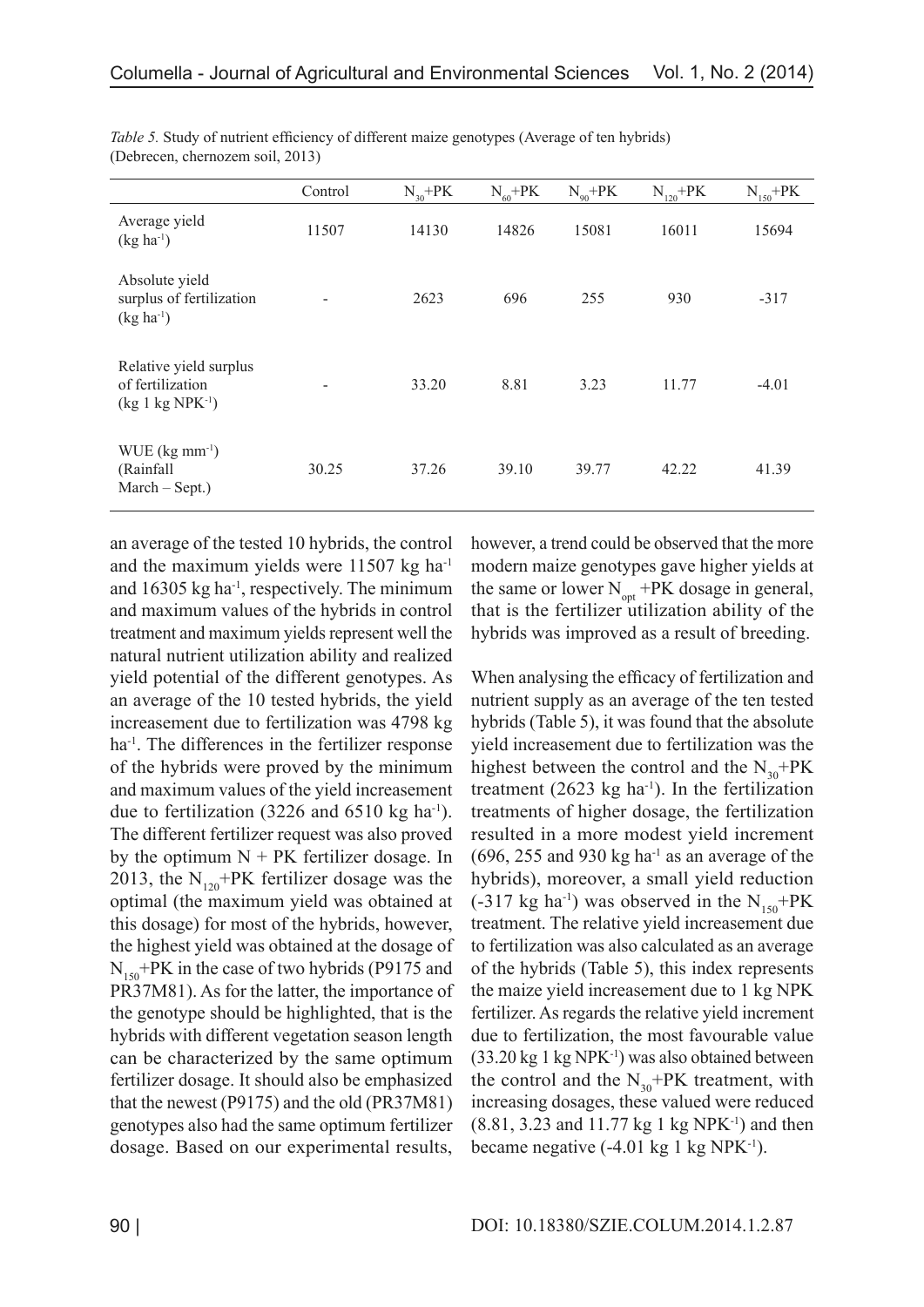

*Figure 1.* Complex evaluation of the nutrient response of maize hybrids (Debrecen, 2013)

Results of our long-term experiments proved that there is a strong correlation between the nutrient and water supply of maize. A more favourable nutrient supply improved the water utilization of the maize hybrids (Table 5). As an average of the ten tested hybrids, the amount of yield per 1 mm precipitation from March 2013 until September 2013 was determined in the different fertilizer treatments. Our experimental results proved that a more favourable nutrient supply resulted in the improvement of water utilization by maize hybrids that is they could produce more yield from 1 mm precipitation. While the water use efficiency (WUE) was 30.25 kg mm<sup>-1</sup> in the control treatment as an average of the tested hybrids, it increased to 42.22 kg mm-1 in the  $N_{120}$ +PK fertilizer treatment.

For the complex evaluation of the fertilizer response of the tested maize hybrids such a graphic method was applied (Figure 1) which is suitable for the joint evaluation of

- the natural nutrient utilization ability (yield) in the control treatment)
- the maximum yield due to fertilization (yield) in the  $N_{\text{opt}}$  +PK treatment).

For this evaluation, such a coordinate system was used in which the maximum yields and the control yields were presented in the ordinate (vertical) axis and the abscissa (horizontal) axis, respectively. In this way, such a coordinate system was created in which the hybrids with a different fertilizer response could be illustrated in the different quarters. Based on this, the tested maize hybrids could be classified into the following four fertilizer response groups:

 $A =$ hybrids which have a good natural nutrient utilization ability and give high maximum yields as a result of fertilization (SY Afinity, PR 37N01).

 $B =$  hybrids which have a moderate natural nutrient utilization ability and give high maximum yields as a result of fertilization (P 9175, P 9494, PR 37M81, P 9578, NK Lucius).

 $C =$  hybrids which have a good natural nutrient utilization ability and give moderate maximum yields as a result of fertilization (-).

 $D =$  hybrids which have a moderate natural nutrient utilization ability and give moderate yields as a result of fertilization (DKC 4014, DKC 4025, DKC 4490).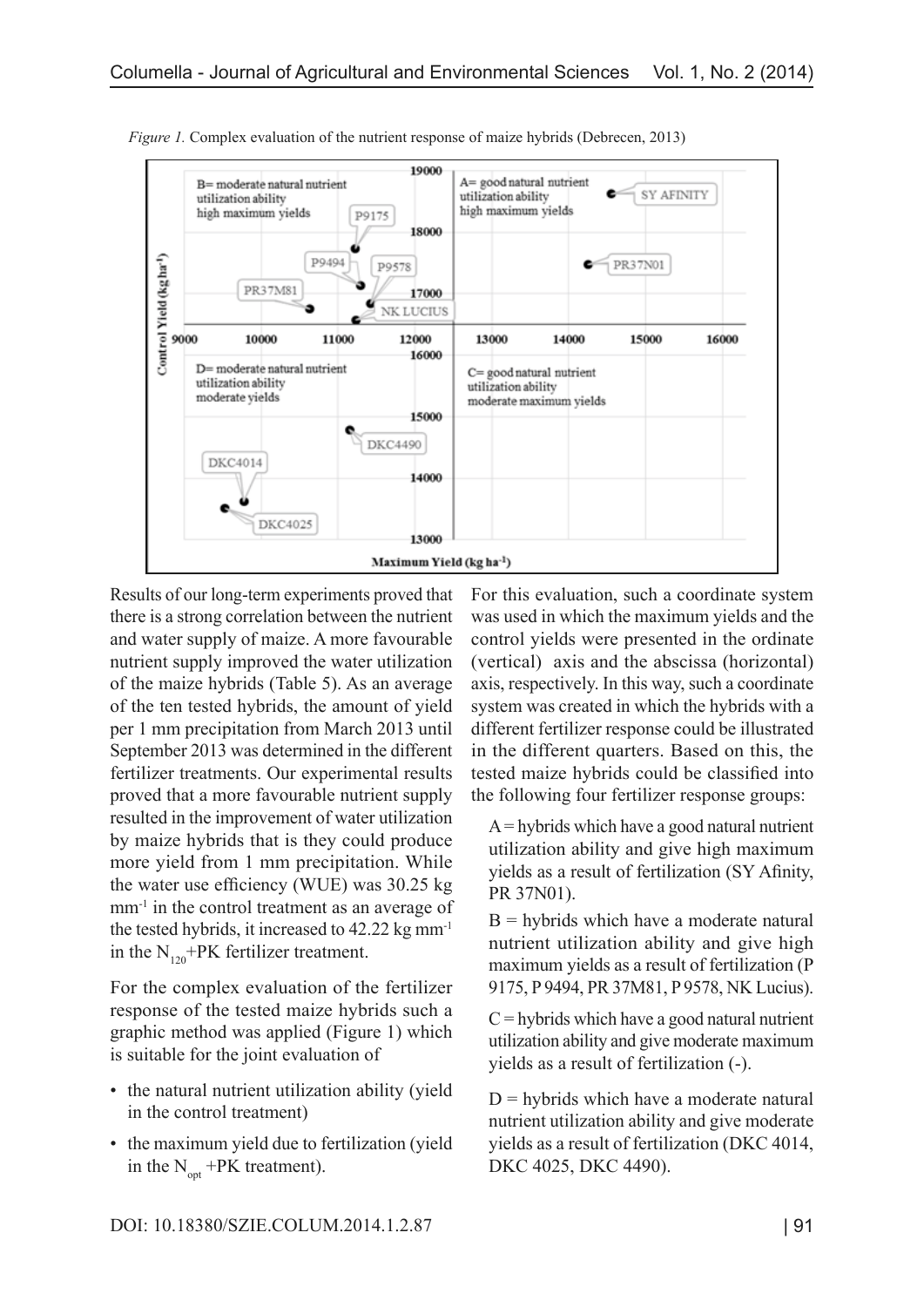Those hybrids are the best for the production, which can utilize well both the natural nutrient stock of the soil and the applied fertilizers (group A). Those hybrids can also be favourable, which can significantly increase their relatively lower control yield as a result of fertilization (group B) (Figure 1).

## **Discussion**

The results of our long-term experiment on chernozem soil in 2013 proved that fertilization is a very important agrotechnical element of maize production technology. Maize has extremely high productivity. The year and the weather have a significant yield-determining effect in maize production. In the experiment, the yields of the ten tested maize hybrids varied between 9500 and  $18600 \text{ kg}$  ha<sup>-1</sup> depending upon the fertilizer treatment. Very favourable yields were obtained also in the control, non-fertilized treatment (9500 –  $14600 \text{ kg}$  ha<sup>-1</sup>), which proved the excellent qualities and the good water and nutrient management of the chernozem soil. Fertilization had a yield-increasing effect even in spite of these high control yields. The maximum yield of the maize hybrids varied between 13500 and 18600 kg ha-1 in 2013. The yield-increasing effect of fertilization was 4798 kg ha<sup>-1</sup> as an average of the hybrids, ranging from 3226 to 6510 kg ha-1 depending upon the genotype. As an average of the hybrids, the optimum fertilizer dosage was the  $N_{126}$ +PK. Berényi et al. (2007) proved that the maize had very good fertilizer response on chernozem soil.

The absolute yield increment due to fertilization was the highest between the control and the

 $N_{30}$ +PK treatment (2623 kg ha<sup>-1</sup> as an average of the hybrids), then it decreased with increasing fertilizer dosages. A similar statement can be made for the relative yield-increment due to fertilization (the relative yield-increment between the control and the  $N_{30}$ +PK treatment was 33.20 -kg 1 kg NPK-1 (Kovacevic et al., 2006, Karancsi and Pepó, 2012).

Our experimental results proved that the water utilization of the maize hybrids can be improved with a proper nutrient supply and optimum fertilization. As an average of the hybrids, the WUE was  $30.35$  kg mm<sup>-1</sup> in the control treatment, while it increased to 42.22 kg mm-1 in the optimum fertilization treatment.

Based on their fertilizer response, maize hybrids could be classified into different groups. Pepó (2006) proved the significance of hybrid-specific fertilization and the different nutrient utilization of maize hybrids based on their experimental results. For this classification, the nutrient utilization of the hybrids (yield in the control treatment), and the maximum yield due to fertilization (yield in the  $N_{\text{opt}}$ +PK treatment) were used. Based on that, the tested hybrids can be classified into four different groups. As regards the nutrient utilization, those hybrids are the most valuable, which can significantly increase their good control yield as a result of fertilization. Our research results can successfully contribute to a better knowledge of maize genotypes, to the exploration of their traits and to a rational, environment-friendly application of fertilizers adapted to the given hybrid.

# **References**

- Azeez J. O. (2009): Effect of nitrogen application and weed interference on performance of some tropical maize genotypes in Nigeria. Pedosphere. 19:5. 654-662.
- Berenguer P., Santiveri F., Boixadera J., Loveras J. (2009): Nitrogen fertilisation of irrigated maize under Mediterranean conditions. European Journal of Agronomy. 30:3. 163-171.
- Berényi S., Vad A., Dóka L., Pepó P. (2007): Effects of fertilization and crop years on maize (Zea mays L.) yields in different crop rotations. Cereal Research Communications. 35: 2. 241-244.
- Budakli Carpici E., Celik N., Bayram G. (2010): Yield and Quality of forage maize as influenced by plant density and nitrogen rate. Turkish Journal of Field Crops. 15:2. 128-132.